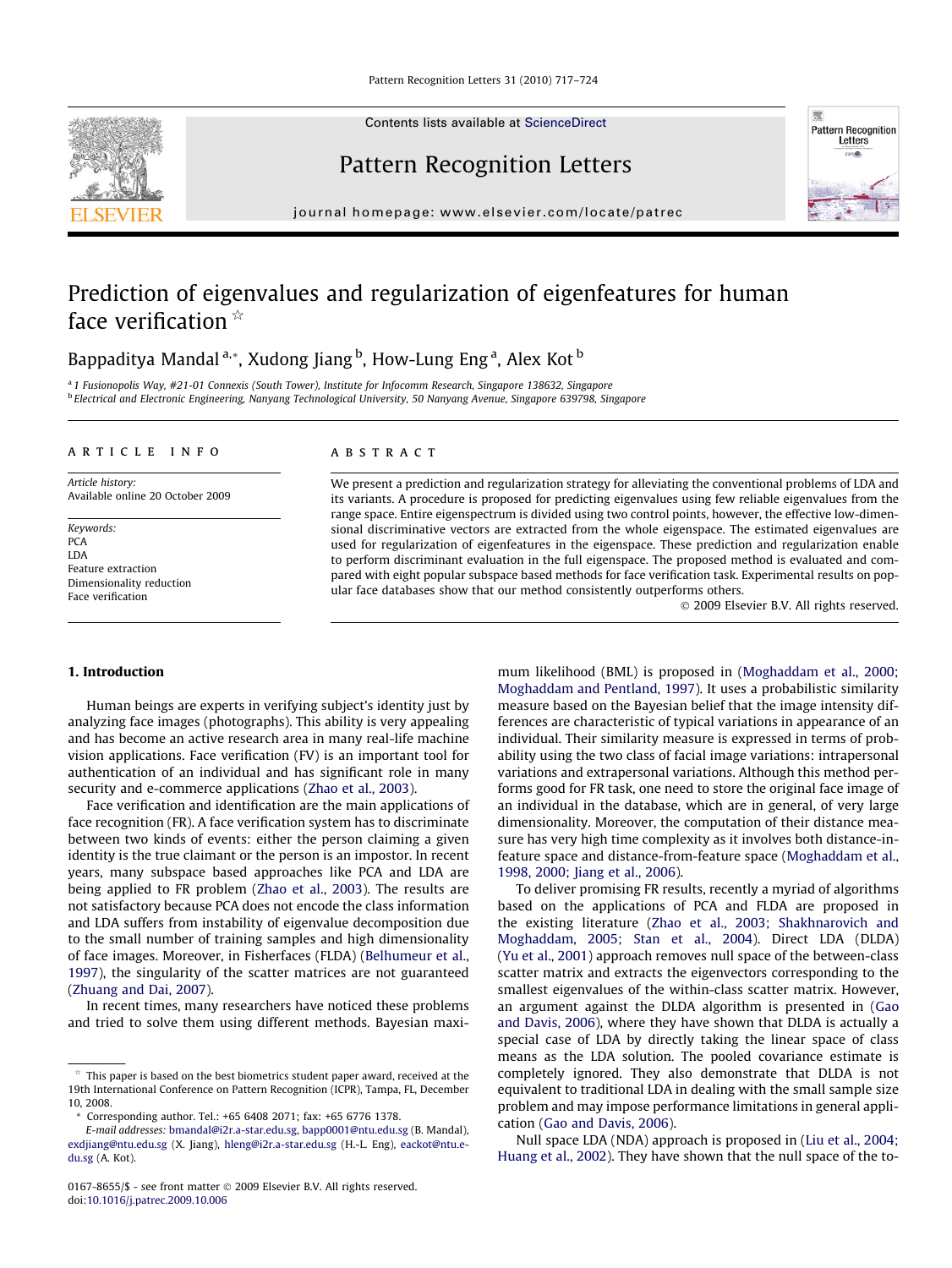<span id="page-1-0"></span>tal scatter matrix is the common null space of both within-class and between-class matrices. The algorithm firstly removes the null space of the total scatter matrix and projects the samples onto the null space of within-class scatter matrix. It then removes the null space of the between-class scatter matrix in the subspace to obtain the optimal discriminant vectors. The basic notion of this algorithm is that the null space of the within-class scatter matrix is particularly useful in discriminating ability. Interestingly, this appears to be contradicting the popular FLDA that uses only the principal space and discards the null space. A common problem to all these approaches is that they all lose some discriminative information, either in the principal or in the null space.

To take advantages from both the subspaces, dual space LDA (DSL) is proposed in ([Wang and Tang, 2004a](#page-7-0)). Using the probabilistic visual model [\(Moghaddam and Pentland, 1997](#page-7-0)), the eigenvalue spectrum in the null space of the within-class scatter matrix is estimated. It performs discriminant analysis in both the subspaces and the discriminative features are then combined in recognition phase. The features in the complementary subspace are scaled by the average eigenvalue of the within-class scatter matrix over this subspace. As eigenvalues in this subspace are not well estimated ([Wang and Tang, 2004a](#page-7-0)), their average may not be a good scaling factor relative to those in the principal subspace. Features extracted from the two complementary subspaces are properly fused by using summed normalized-distance ([Yang et al., 2005](#page-7-0)). Open questions of these two approaches are how to divide the space into the principal and the complementary subspaces and how to apportion a given number of features to the two subspaces. Furthermore, as the discriminative information resides in the both subspaces, it is inefficient and only suboptimal to extract features separately from the two subspaces.

Another popular approach called unified framework of subspaces (UFS) [\(Wang et al., 2004b](#page-7-0)), addresses the problems of instability and noise disturbances in LDA based methods. Using this framework they demonstrate the importance of noise suppression. This approach applies three stages of subspace decompositions sequentially on the face training data and the dimensionality reduction occurs at the very first stage. However, as addressed in the literature ([Jiang et al., 2007; Cevikalp et al., 2005; Wang and Tang,](#page-7-0) [2004a\)](#page-7-0), applying PCA for dimensionality reduction may lose discriminative information. Another open question of UFS is how to choose the number of principal dimensions for the first two stages of subspace decompositions before selecting the final number of features in the third stage. The experimental results in ([Wang](#page-7-0) [et al., 2004b\)](#page-7-0) show that the recognition performance is sensitive to these choices at different stages.

In this paper, we revisit the short comings of FLDA approach for FV task and related ideas proposed in ([Mandal et al., 2008\)](#page-7-0). FLDA has instability problem due to the limited number of training samples and high dimensionality of face images. Moreover, it loses important discrimination information in the range and/or null space. To alleviate these problems, we propose to partition the entire eigenspace into reliable, unreliable and null regions using two control points. A procedure for eigenvalue prediction is proposed. The forecasted eigenvalues are used for regularization of eigenfeatures in the eigenspace. These prediction and regularization enable to perform discriminant evaluation in the full eigenspace and extract effective low-dimensional discriminative features from face images. We evaluate and compare our approach with eight other popular subspace based methods for the FV task.

In the following section, we present the partitioning of subspaces and eigenspectrum modeling. In Section [3,](#page-3-0) we discuss the eigenfeature scaling and extraction procedures. Experimental results and discussions are presented in Section [4.](#page-4-0) Finally conclusions are drawn in Section [5](#page-6-0).

## 2. Partitioning of subspaces and eigenspectrum modeling

Given a set of properly normalized h-by-w face images, we can form a training set of column vectors  $\{X_{ii}\}\$ , where  $X_{ii} \in \mathbb{R}^{n=hw}$  is an image column vector, by lexicographic ordering the pixel elements of image *j* of person *i*. Let the training set contain *p* persons and  $q_i$ sample images for person *i*. The total number of training samples is  $l = \sum_{i=1}^{p} q_i$ . For face recognition, each person is a class with prior probability of  $c_i$ . The within-class scatter matrix is defined by

$$
\mathbf{S}^{\mathbf{w}} = \sum_{i=1}^{p} \frac{c_i}{q_i} \sum_{j=1}^{q_i} (X_{ij} - \overline{X}_i) (X_{ij} - \overline{X}_i)^T, \qquad (1)
$$

where  $\overline{X}_i = \frac{1}{q_i} \sum_{j=1}^{q_i} X_{ij}$ . The between-class scatter matrix is defined by

$$
\mathbf{S}^{b} = \sum_{i=1}^{p} c_{i} (\overline{X}_{i} - \overline{X}) (\overline{X}_{i} - \overline{X})^{T}, \qquad (2)
$$

where  $\overline{X} = \sum_{i=1}^p c_i \overline{X}_i$ . If all classes have equal prior probability, then  $c_i = 1/p$ . The total class scatter matrix is defined by

$$
\mathbf{S}^{t} = \sum_{i=1}^{p} \frac{c_{i}}{q_{i}} \sum_{j=1}^{q_{i}} (X_{ij} - \overline{X}) (X_{ij} - \overline{X})^{T}.
$$
 (3)

In the well-known Fisher objective criteria ([Duda et al., 2001\)](#page-7-0), if  $S^w$  is nonsingular, the optimal projection vectors  $\Phi$  is chosen as the matrix with orthonormal columns which maximizes the ratio of the determinant of the between-class matrix of the projected samples to the determinant of the within-class scatter of the projected samples. The columns of the solution matrix are eigenvectors of matrix corresponding to its greatest eigenvalues:

$$
(\mathbf{S}^{w^{-1}}\mathbf{S}^b)\boldsymbol{\Phi}^{\text{opt}} = \boldsymbol{\Phi}^{\text{opt}}\boldsymbol{\Lambda},\tag{4}
$$

which also implies:

11

$$
\boldsymbol{\Phi}^{\text{opt}} = \arg \max_{\boldsymbol{\phi}} \frac{|\boldsymbol{\phi}^T \boldsymbol{S}^b \boldsymbol{\phi}|}{|\boldsymbol{\phi}^T \boldsymbol{S}^w \boldsymbol{\phi}|},\tag{5}
$$

where  $\Lambda$  is the diagonal eigenvalue matrix and  $\Phi$  is the eigenvector matrix.

Let  $S^g$ ,  $g \in \{t, w, b\}$  represent one of the above scatter matrices. If we regard the elements of the image vector and the class mean vector as features, these preliminary features will be de-correlated by solving the eigenvalue problem

$$
A^{\mathcal{S}} = \boldsymbol{\Phi}^{\mathcal{S}^T} \mathbf{S}^{\mathcal{S}} \boldsymbol{\Phi}^{\mathcal{S}},\tag{6}
$$

where  $\boldsymbol{\Phi}^g = [\phi_1^g, \dots, \phi_n^g]$  is the eigenvector matrix of  $\mathbf{S}^g$ , and  $A^g$  is the diagonal matrix of eigenvalues  $\lambda_1^g$ , ...,  $\lambda_n^g$  corresponding to the eigenvectors. Suppose that the eigenvalues are sorted in descending order  $\lambda_1^g \geq, \ldots, \geq \lambda_n^g$ . The plot of eigenvalues  $\lambda_k^g$  against the index k is called eigenspectrum of the face training data. It plays a critical role in subspace methods as the eigenvalues are used to scale and extract features. In the following section we discuss the problems of feature scaling in detail.

## 2.1. Problems in feature scaling

The result of the discriminant evaluation (Fisher criteria) in (5) cannot be directly adopted to the FR area as the  $S<sup>w</sup>$  is often singular because of the limited number of training samples, noises and high dimensionality of the face images. Moreover, the large number of small eigenvalues that arises in the range space after eigen-decomposition of the  $S<sup>w</sup>$  matrix give undue weightage in the feature scaling process.

To demonstrate these problems, we first perform eigen-decomposition of the  $S<sup>w</sup>$  matrix computed from the original face samples images. Let  $\boldsymbol{\Phi}^w = [\phi_1^w, \dots, \phi_n^w]$  be the eigenvector matrix of  $\boldsymbol{S}^w$ , and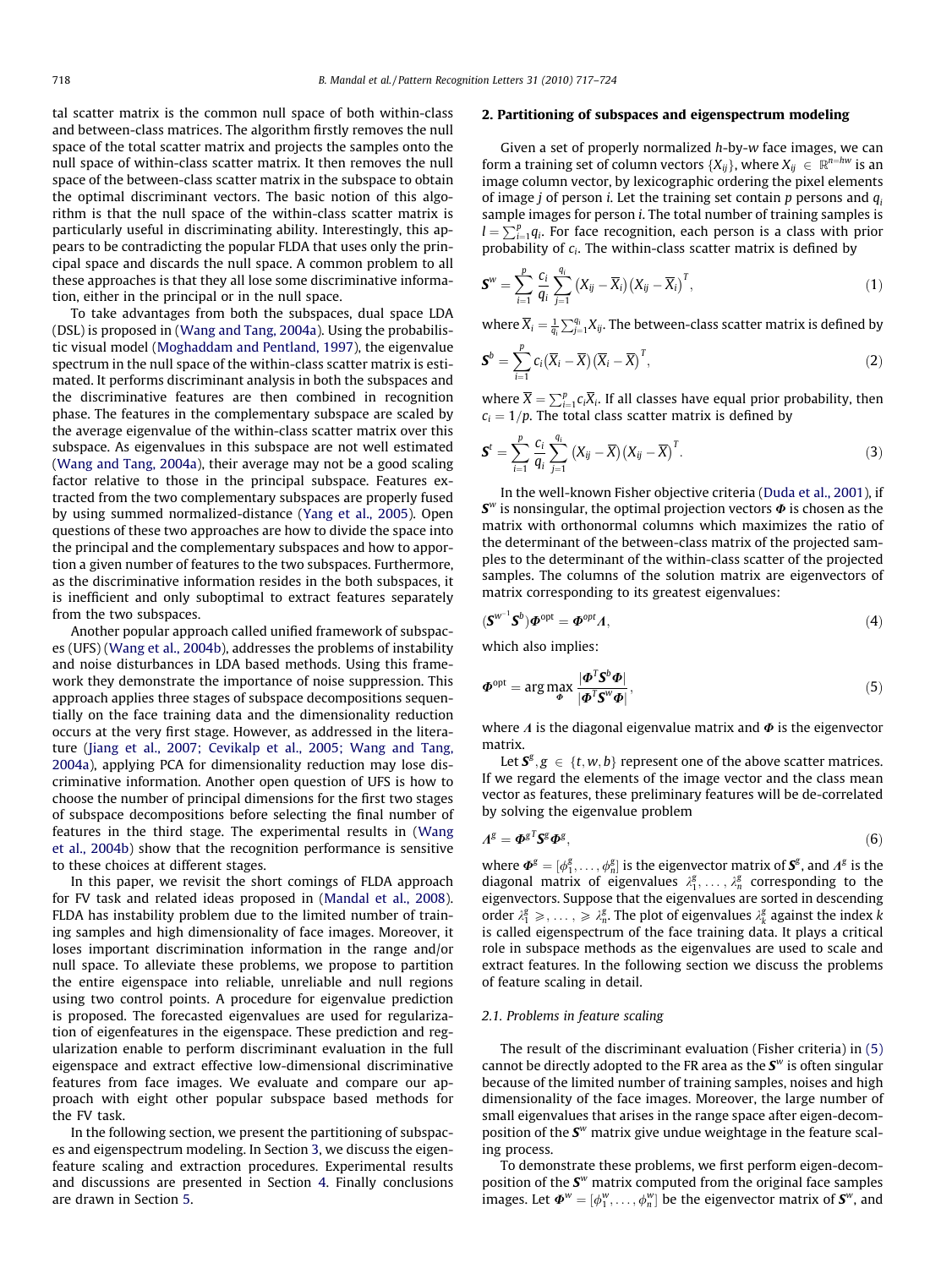<span id="page-2-0"></span> $A^{\sf w}$  be the diagonal matrix of eigenvalues  $\lambda_1^{\sf w},\,\ldots,\,\lambda_n^{\sf w}$  corresponding to the eigenvectors. We assume that the eigenvalues are sorted in descending order  $\lambda_1^w \geqslant, \ldots, \geqslant \lambda_n^w$ . The plot of eigenvalues  $\lambda_k^w$ against the index  $k$  is called eigenspectrum. A typical plot of  $\sigma_k^w = \sqrt{\lambda_k^w}$  is shown in Fig. 1 (for simplicity, we still call it eigenspectrum). It plays a critical role in the subspace methods as the eigenvalues are used to scale and extract features. These eigenvectors then undergo a whitening process ([Fukunaga, 1991\)](#page-7-0). The purposes of this transformation are to change the scales of the eigenvectors in proportion to  $\frac{1}{\sqrt{2N}}$  and also make the within-class<br>covariance matrix invariant to all further erthonormal transfer covariance matrix invariant to<sup>v</sup>ahy further orthonormal transformation. This property will be used for simultaneous diagonalization of  $S^w$  and  $S^b$  matrices for evaluating the Fisher criteria [\(5\)](#page-1-0). A two-dimensional example is shown in [\(Fukunaga, 1991](#page-7-0)).

However, before performing this whitening step, we first analyze the reliability of the projection (eigen)vectors corresponding to all the eigenvalues of  $S^w$  matrix. After computing the  $\boldsymbol{\varPhi}^{w} = [\phi_1^{w}, \ldots, \phi_n^{w}]$  matrix from the training data, we project face images from a test dataset onto these projection vectors (using  $Y_{ij} = \boldsymbol{\Phi}^{wT} X_{ij}$ , and then compute the within-class variance across all the projected test data for all dimensions (indices). Let  $v_k^w = \sqrt{\chi_k^w}$ , where  $\chi_k^w$  represents within-class variance arising from the projected test data, is shown in Fig. 1. It is evident from Fig. 1 that there is a large deviation of the small eigenvalues from the variances of novel images projected on the eigenvectors. Other datasets of training and testing face images produce results similar to Fig. 1. An estimate of the training and test datasets are given in Section [4](#page-4-0) – experimental results and discussion.

This problem is well addressed in [\(Jiang et al., 2008\)](#page-7-0) and recently in [\(Jiang, 2009\)](#page-7-0). Although the largest sample-based eigenvalues are biased high and the smallest ones are biased low, as pointed out in [\(Friedman, 1989\)](#page-7-0), the bias is most pronounced when the population eigenvalues tend toward equality, and it is correspondingly less severe when their values are highly disparate. In FR application, eigenspectrum often first decays very rapidly and then stabilizes. Therefore, the smallest eigenvalues are biased much more than the largest ones. This is evidenced by Fig. 1.

The whitened eigenvector matrix  $\overline{\Phi}^w = [\phi_1^w / \sigma_1^w, \ldots, \phi_n^w / \sigma_n^w]$  $\sigma_k^w = \sqrt{\lambda_k^w}$  as shown in Fig. 2, is used to project the image vector  $X_{ii}$  before constructing the between-class scatter matrix for the second eigen-decomposition. This is equivalent to image vector  $X_{ij}$  is first transformed by eigenvector,  $Y_{ij} = \boldsymbol{\Phi}^{wT} X_{ij}$ , and then multiplied



**Fig. 1.** Eigen-spectra of training  $(\sigma_k^w)$ , modeled  $(\hat{\sigma}_k^w)$  and testing  $(v_k^w)$  datasets.



Fig. 2. Real eigenspectrum and weighting function [\(16\)](#page-3-0).

by a weighting function  $w_k^w = 1/\sqrt{\lambda_k^w}$  (whitening process). Discarding dimensions that have zero eigenvalues is equivalent to set  $w_k^w = 0$  for these dimensions (as done in Fisherfaces ([Belhumeur](#page-7-0) [et al., 1997\)](#page-7-0)). The weighting function is thus

$$
w_k^w = \begin{cases} 1/\sqrt{\lambda_k^w}, & k \le r_w \\ 0, & r_w < k \le n \end{cases}
$$
 (7)

where  $r_w$  is the rank of  $S^w$ . Fig. 2 shows a typical real eigenspectrum.

There are two problems associated with the scaling function in (7). Firstly, the eigenvectors corresponding to the zero eigenvalues are lost or discarded as the features in the null space are weighted by a constant zero. This leads to the lose of important discriminative information that lies in the null space ([Liu et al., 2004; Huang](#page-7-0) [et al., 2002; Xu et al., 2008](#page-7-0)). Secondly, using the inverse of the square root of the eigenvalue (7) to weight the eigenfeature amplifies noise and tends to over-fit the training samples. The small and zero eigenvalues are training-set-specific adding new samples to the training set or using different training set may easily change some zero eigenvalues to nonzero and make some very small eigenvalues several times larger. Hence, they are unreliable. In the following subsections, we first discuss procedures for estimating two index (control) points, named as  $m_1$  and  $m_2$ , using which eigenspectrum is partitioned into three subspaces and then present a methodology for predicting the eigenvalues for replacing the unreliable ones.

### 2.2. Estimation of first control point  $m_1$  for subspace partitioning

We propose to decompose the whole eigenspace spanned by eigenvectors  $\mathbb{R}^n$  into three subspaces: a reliable face variation dominating subspace (or simply face space)  $\boldsymbol{F} = \{\phi_k^w\}_{k=1}^{m_1}$ , an unreliable noise variation dominating subspace (or simply noise space)  $\mathbf{N} = \{\phi_k^w\}_{k=m_1+1}^{m_2}$  and a null space  $\mathcal{O} = \{\phi_k^w\}_{k=m_2+1}^{n}$  as illustrated in Fig. 2. The purpose of this decomposition is to modify the unreliable eigenvalues for better generalization. The rank of  $S^w$  is  $r_w \leqslant min(n, l - p)$ . As face images have similar structure, significant face components reside intrinsically in a very low-dimensional  $(m_1$ -dimensional) subspace. As the face component typically decays rapidly and stabilizes, eigenvalues in the face dominant subspace, which constitute the initial portion of the eigenspectrum, are the outliers of the whole spectrum. It is well known that median operation works well in separating outliers from a data set. To determine the start point of the noise dominant region  $m_1 + 1$ , we first find a point near the center of the noise region by

$$
\lambda_{\text{med}}^W = \text{median}\{\forall \lambda_k^W | k \leqslant r_W\}.
$$
\n(8)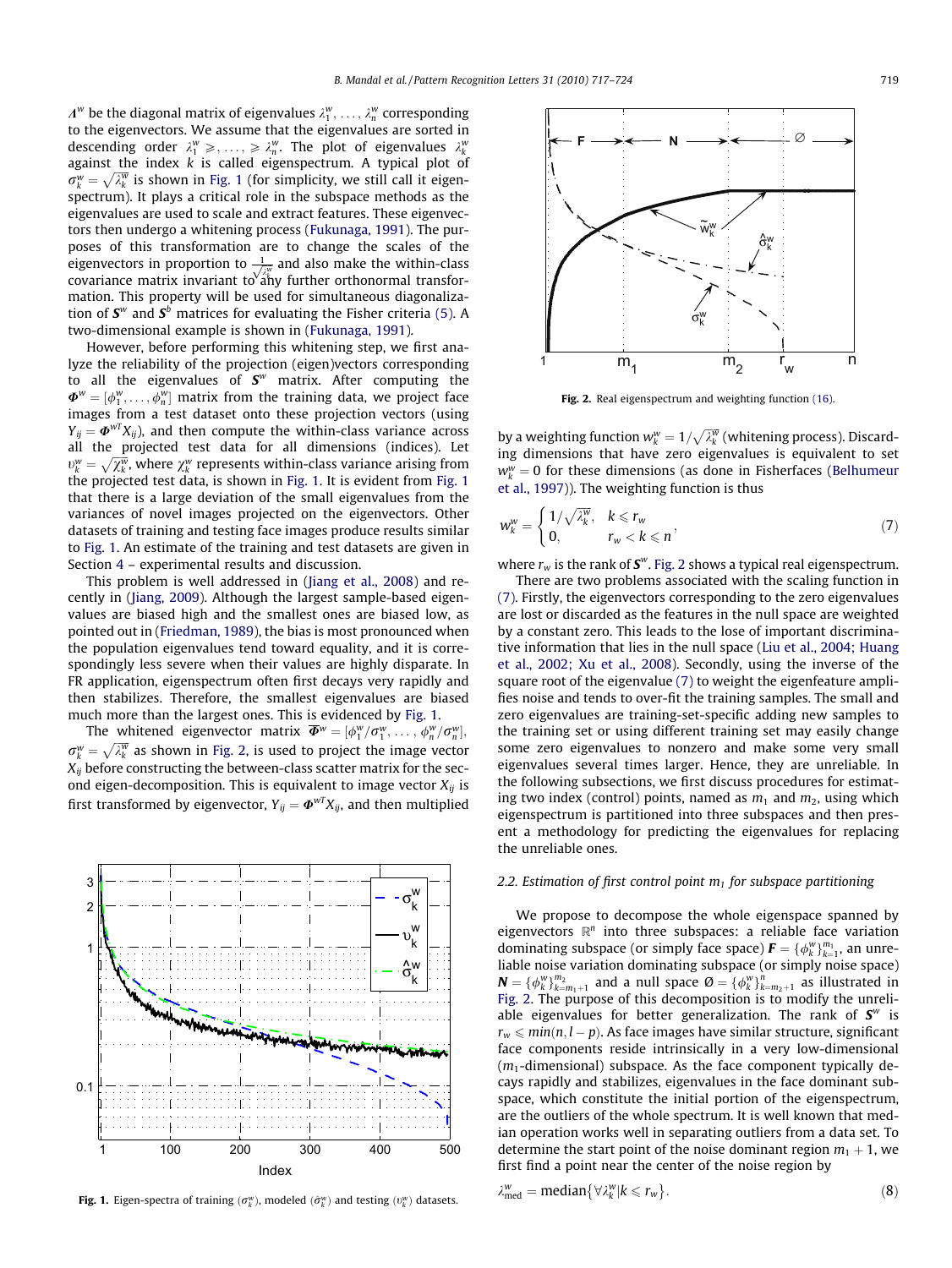<span id="page-3-0"></span>The distance between  $\lambda^{\sf w}_{\sf med}$  and the smallest nonzero eigenvalue is  $d_{m_1,r_w} = \lambda_{\text{med}}^w - \lambda_{r_w}^w$ . The upper bound of the unreliable eigenvalues is estimated by  $\tilde{\lambda}_{\rm med}^{\rm w} + d_{m_1,r_{\rm w}}$ . More generally, the start point of the noise region  $m_1 + 1$  is estimated by

$$
\lambda_{m_1+1}^w = \max \left\{ \forall \lambda_k^w | \lambda_k^w < (\lambda_{\text{med}}^w + \mu(\lambda_{\text{med}}^w - \lambda_{r_w}^w)) \right\},\tag{9}
$$

where  $\mu$  is a constant. The optimal value of  $\mu$  may be slightly larger or smaller than 1 for different applications. To avoid exhaustive search for the best parameter value,  $\mu$  is fixed to be 1 in all experiments of this paper for fair comparisons with other approaches.

## 2.3. Estimation of second control point  $m_2$  for subspace partitioning

The phenomenon that the eigenspectrum accelerates its decrease is caused by the limited number of training samples and noises present in them [\(Jiang et al., 2009\)](#page-7-0). To study this phenomenon, we define eigenratios as

$$
\gamma_k^w = \frac{\lambda_{k+1}^w}{\lambda_k^w}, \quad 1 \leq k < r_w. \tag{10}
$$

The plot of eigenratios  $\gamma_k^w$  against index  $k$  is called eigenratio-spectrum. Fig. 3 shows a typical eigenratio-spectrum of a real face training database. The eigenratios are, in general, very random in nature. To obtain a summarization of their behavior, we smoothen the eigenratios by using an average over a moving window. The original eigenratios and their smoothen values are shown in Fig. 3. We examined several different face databases, the eigenratio plots shown in Fig. 3 is a general behavioral pattern that all the eigenratios of different databases portray.

From the graph it is evident that the eigenratios first increases very rapidly, then stabilizes and finally decreases. The limited number of the training samples causes the decrease of the eigenratios. The corresponding eigenvalues are thus unreliable. Therefore, the start point of the unreliable region  $m_2 + 1$  is estimated by

$$
\gamma_{m_2+1}^w = \max\{\forall \gamma_k^w, \quad 1 \leq k < r_w\}.\tag{11}
$$

A typical such  $m_2$  value of a real eigenspectrum is shown in Fig. 3.

## 2.4. Prediction of eigenvalues

This work uses function form  $1/f$  to fit only the reliable part of eigenspectrum  $\{\lambda_k^w | 1 \leq k \leq m_1\}$  and then to extrapolate eigen-



Fig. 3. Plot of eigenratios (10) and smoothened eigenratio-spectrum from a real eigenspectrum.

values in the noise subspace  $\{\lambda_k^w | m_1 < k \leq r_w\}$  ([Jiang et al., 2008\)](#page-7-0). Prediction of the eigenspectrum is performed by

$$
\hat{\lambda}_k^w = \frac{\alpha}{k + \beta}, \quad 1 \leq k \leq r_w,\tag{12}
$$

where  $\alpha$  and  $\beta$  are two constants. As the eigenspectrum in the face space is dominated by the face structural component, the parameters of  $\alpha$  and  $\beta$  are determined by fitting the model to the real eigenspectrum in the reliable face space **F**. We determine  $\alpha$  and  $\beta$  by letting  $\hat{\lambda}^w_1 = \lambda^w_1$  and  $\hat{\lambda}^w_{m_1} = \lambda^w_{m_1}$ , which yields

$$
\alpha = \frac{\lambda_1^w \lambda_{m_1}^w (m_1 - 1)}{\lambda_1^w - \lambda_{m_1}^w},\tag{13}
$$

$$
\beta = \frac{m_1 \lambda_{m_1}^w - \lambda_1^w}{\lambda_1^w - \lambda_{m_1}^w}.
$$
\n(14)

Since the eigenspectrum decays very fast, we plot the square roots  $\sigma_{k}^{w} = \sqrt{\lambda_{k}^{w}}$  and  $\hat{\sigma}_{k}^{w} = \sqrt{\lambda_{k}^{w}}$  for clearer illustration (we still call them eigenspectrum for simplicity). A typical real eigenspectrum  $\sigma_k^{\omega}$ and its prediction  $\hat{\sigma}_{k}^{w}$  are shown in [Figs. 1 and 2](#page-2-0).

From [Fig. 1,](#page-2-0) firstly, we see that the predicted eigenvalues matches closely with that of the real eigenvalues. Secondly, for small eigenvalues it matches more closely with the variances obtained from the projected testing dataset as compared to that of the real eigenvalues. This shows that our prediction of the eigenvalues using few principal eigenvalues of  $S<sup>w</sup>$  matrix provides more generalization to the unseen (test) data. In [Fig. 2,](#page-2-0) we see that the predicted values  $\hat{\sigma}_k^w$  fits closely to the real  $\sigma_k^w$  in the face space **F** but has slower decay in the noise space  $N$ . The faster decay of the real eigenspectrum  $\sigma_k^w$  in  $N$  due to noise and the limited number of training samples is what we want to slow down (as shown in [Figs. 1 and 2\)](#page-2-0).

#### 3. Eigenfeature scaling and extraction

The partitioning of the eigenspectrum has helped in identifying the face, noise and null regions. Eigenvalues are then forecasted using the few reliable eigenvalues from the range space. From [Fig. 2](#page-2-0) it is evident that noise component is small as compared to face components in  $\bf{F}$  but it is dominating in region  $\bf{N}$ . Thus, the predicted eigenspectrum  $\tilde{\lambda}_k^w$  is given by

$$
\tilde{\lambda}_k^w = \begin{cases}\n\frac{\lambda_k^w}{k + \beta}, & k < m_1 \\
\frac{\alpha}{k + \beta}, & m_1 \leq k \leq m_2 \\
\frac{\alpha}{r_w + 1 + \beta}, & m_2 < k \leq n\n\end{cases}
$$
\n(15)

The proposed feature weighting function is then

$$
\tilde{w}_k^w = \frac{1}{\sqrt{\tilde{\lambda}_k^w}}, \quad k = 1, 2, \dots n. \tag{16}
$$

[Fig. 2](#page-2-0) shows the proposed feature weighting function  $\tilde{w}_k^w$  calculated by  $(9)$ ,  $(11)$ ,  $(13)$ – $(16)$ . Using this weighting function and the eigenvectors  $\phi_k^w$ , training data are transformed to

$$
\widetilde{Y}_{ij} = \widetilde{\Phi}_n^{\text{wT}} X_{ij},\tag{17}
$$

where

$$
\widetilde{\Phi}_n^w = [\widetilde{w}_k^w \phi_k^w]_{k=1}^n = [\widetilde{w}_1^w \phi_1^w, \dots, \widetilde{w}_n^w \phi_n^w],\tag{18}
$$

is a full rank matrix that transforms an image vector to an intermediate feature vector. There is no dimensionality reduction in this transformation as  $Y_{ij}$  and  $X_{ij}$  have the same dimensionality n.

A new between-class scatter matrix is formed by vectors  $Y_{ij}$  of the transformed training data as

$$
\widetilde{\mathbf{S}}^b = \sum_{i=1}^p c_i (\overline{\widetilde{Y}}_i - \overline{Y})(\overline{\widetilde{Y}}_i - \overline{Y})^T, \tag{19}
$$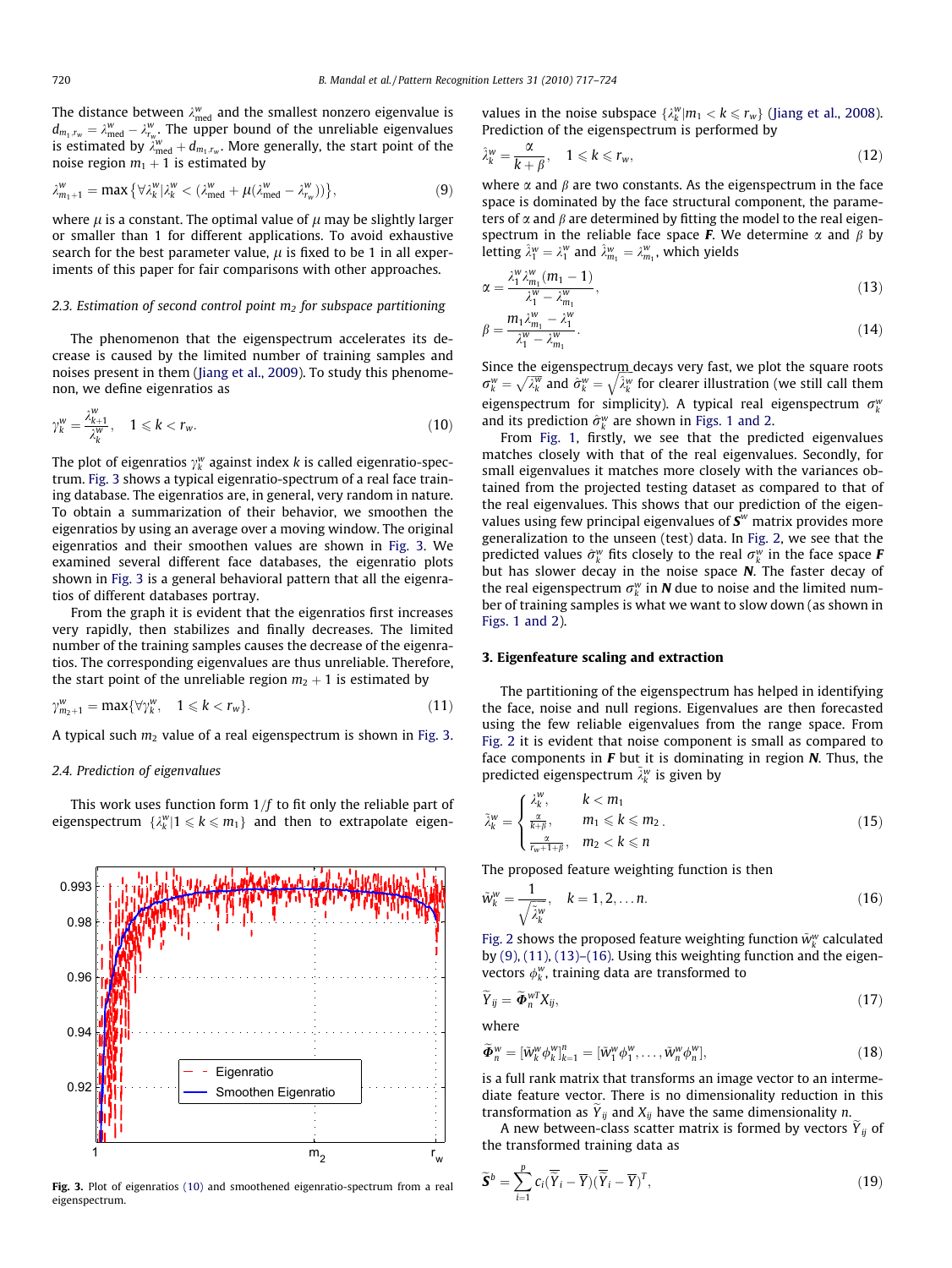<span id="page-4-0"></span>where  $\overline{\widetilde{Y}}_i = \frac{1}{q_i} \sum_{j=1}^{q_i} \widetilde{Y}_{ij}$  and  $\overline{Y} = \sum_{i=1}^{p} \frac{c_i}{q_i} \sum_{j=1}^{q_i} \widetilde{Y}_{ij}$ . The transformed features Y $_{ij}$  will be de-correlated for  $\boldsymbol{S}^b$  by solving the eigenvalue problem [\(6\).](#page-1-0) Suppose that the eigenvectors in the eigenvector matrix  $\widetilde{\mathbf{\Phi}}_n^{b} = [\phi_1^{b},\, \dots\, ,\, \phi_n^{b}]$  are sorted in descending order of the corresponding eigenvalues. The dimensionality reduction or feature extraction is performed here by keeping the eigenvectors with the d largest eigenvalues,

$$
\widetilde{\Phi}_d^b = [\widetilde{\phi}_k^b]_{k=1}^d = [\widetilde{\phi}_1^b, \dots, \widetilde{\phi}_d^b],\tag{20}
$$

where  $d$  is the number of features usually selected by a specific application. Thus, the proposed feature scaling and extraction matrix is given by

$$
\mathbf{U} = \tilde{\mathbf{\Phi}}_n^w \tilde{\mathbf{\Phi}}_d^b, \tag{21}
$$

which transforms a face image vector  $X, X \in \mathbb{R}^n$ , into a feature vector  $F, F \in \mathbb{R}^d$ , by

$$
F = U^T X. \tag{22}
$$

Below we summarize the proposed algorithm.

## 3.1. Proposed algorithm

The proposed approach of extracting discriminative vectors by applying predicted eigenvalues (DVPE) is summarized below:

At the training stage:

- 1. Given a training set of normalized face image vectors  $\{X_{ii}\}\$ , estimate  $S^w$  by [\(1\)](#page-1-0) and compute all its eigenvectors and eigenvalues using  $(6)$ .
- 2. Estimate  $m_1$  value using [\(8\) and \(9\)](#page-2-0).
- 3. Estimate  $m_2$  value using [\(10\) and \(11\).](#page-3-0)
- 4. Decompose the eigenspace into face-, noise-, and null-space using  $m_1$  and  $m_2$  values.
- 5. Transform the training samples represented by  $X_{ij}$  into  $Y_{ij}$  using [\(17\)](#page-3-0) with the weighting function [\(16\)](#page-3-0) determined by [\(9\), \(11\),](#page-3-0)  $(13)–(15)$ .
- 6. Compute  $\mathbf{S}^b$  by [\(19\)](#page-3-0) with  $Y_{ij}$  and solve the eigenvalue problem using  $(6)$ .
- 7. Obtain the final feature scaling and extraction matrix by [\(18\),](#page-3-0) [\(20\) and \(21\)](#page-3-0) with a predefined number of features d.

At the enrollment or registration stage:

- 1. Extract d-dimensional feature vector  $F$  from the enrolled  $n$ dimensional normalized face image vector X by (22) using the feature scaling and extraction matrix  $U$  obtained in the training stage (21).
- 2. Store the extracted feature vector and the registration ID into the gallery feature vector set.

## At the verification stage:

- 1. Extract  $d$ -dimensional feature vector  $F$  from the  $n$ -dimensional normalized probe face image vector  $X$  by  $(22)$  using the feature scaling and extraction matrix  **obtained in the training stage** (21).
- 2. Compare or match the probe feature vector with that in the gallery feature vector set corresponding to the claimed ID.

In the experiments of this work, first nearest neighborhood classifier (1-NNK) is applied to test the proposed DVPE approach. Cosine distance measure between a probe feature vector  $F<sub>P</sub>$  and a gallery feature vector  $F_G$ 

$$
dst(F_P, F_G) = -\frac{F_P^T F_G}{\|F_P\|_2 \|F_G\|_2}
$$
\n(23)

is applied to the proposed approach, where  $\|\cdot\|_2$  is the norm 2 operator.

## 4. Experimental results and discussions

AR, FERET database 1 and FERET database 2 are used in our experiments. In all the experiments reported in this work, images are preprocessed, aligned and normalized following the CSU Face Identification Evaluation System [\(Beveridge et al., 2003](#page-7-0)), which also employs FERET database. Face verification is performed by accepting a claimant if the subject's matching score is greater than or equal to a threshold and rejecting the claimant if its matching score is lower than the threshold. Verification performance is evaluated using two measures: correct verification rate (CVR) and false acceptance rate (FAR). FAR is the ratio of the number of accepted imposter matches to the total number of imposter matches. CVR is the rate at which legitimate end-users (subjects) are correctly verified. The plot of CVR against FAR is called the receiver operating characteristics (ROC) curve. The system performances at various different operating points (thresholds) are characterized by the ROC curve.

The proposed DVPE method is tested and compared with eight other popular subspace based approaches: PCA with Euclidian distance (PCAE), PCA with Mahalanobis distance (PCAM), FLDA, DLDA ([Yu et al., 2001\)](#page-7-0), BML ([Moghaddam et al., 2000](#page-7-0)), NDA ([Liu et al.,](#page-7-0) [2004](#page-7-0)), UFS [\(Wang et al., 2004b\)](#page-7-0) and DSL [\(Wang and Tang, 2004a\)](#page-7-0) approaches. We conduct the experiments starting with the number of features  $d=10$ , incremented by 2 each time up to  $p-1$ , where  $p$ is the number of training subjects. Experimental results are presented in this paper for each approach where the minimum equal error rate is obtained.

#### 4.1. Results on AR database

In AR database [\(Martinez, 2002](#page-7-0)), color images are converted to gray-scale and cropped into the size of  $120 \times 170$ . Seventy-five subjects with 14 non-occluded images per subject are selected from the AR database. The first 7 images of 60 subjects are used in the training and also serve as gallery images. The second 7 images of the 60 subjects serve as probe genuine images. The remaining 15 subjects with 14 images per subject are used as probe imposters. For this large image size, we first apply PCA to remove the null space of  $S<sup>t</sup>$  and then apply the DVPE approach on the 419-dimensional feature vectors. [Fig. 4](#page-5-0) shows the ROC curve that plots the correct verification rate (CVR) against the false acceptance rate (FAR).

The ROC curves of PCAE do not appear in [Fig. 4](#page-5-0) because their CVRs and FARs are so low that their values are out of the range of [Fig. 4](#page-5-0). We see that BML approach does not perform well for the face verification task although it is one of the best approaches for the face identification task ([Moghaddam et al., 2000](#page-7-0)). [Fig. 4](#page-5-0) shows that the proposed DVPE method consistently outperforms all other eight approaches for all different operating points (thresholds).

#### 4.2. Results on FERET database 1

In FERET database ([Phillips et al., 2000](#page-7-0)), 2388 images comprising of 1194 subjects (two images FA/FB per subject) are selected. Images are cropped into the size of 33  $\times$  38. Images of 497 subjects are randomly selected for training and the remaining images of 697 subjects are used for testing. For this database, the subjects used for training are different from those used for the testing. There is no overlap in subjects between the training and the testing data sets. The gallery data set contains 697 subjects with 1 image per subject. The remaining 697 images of the same subjects as in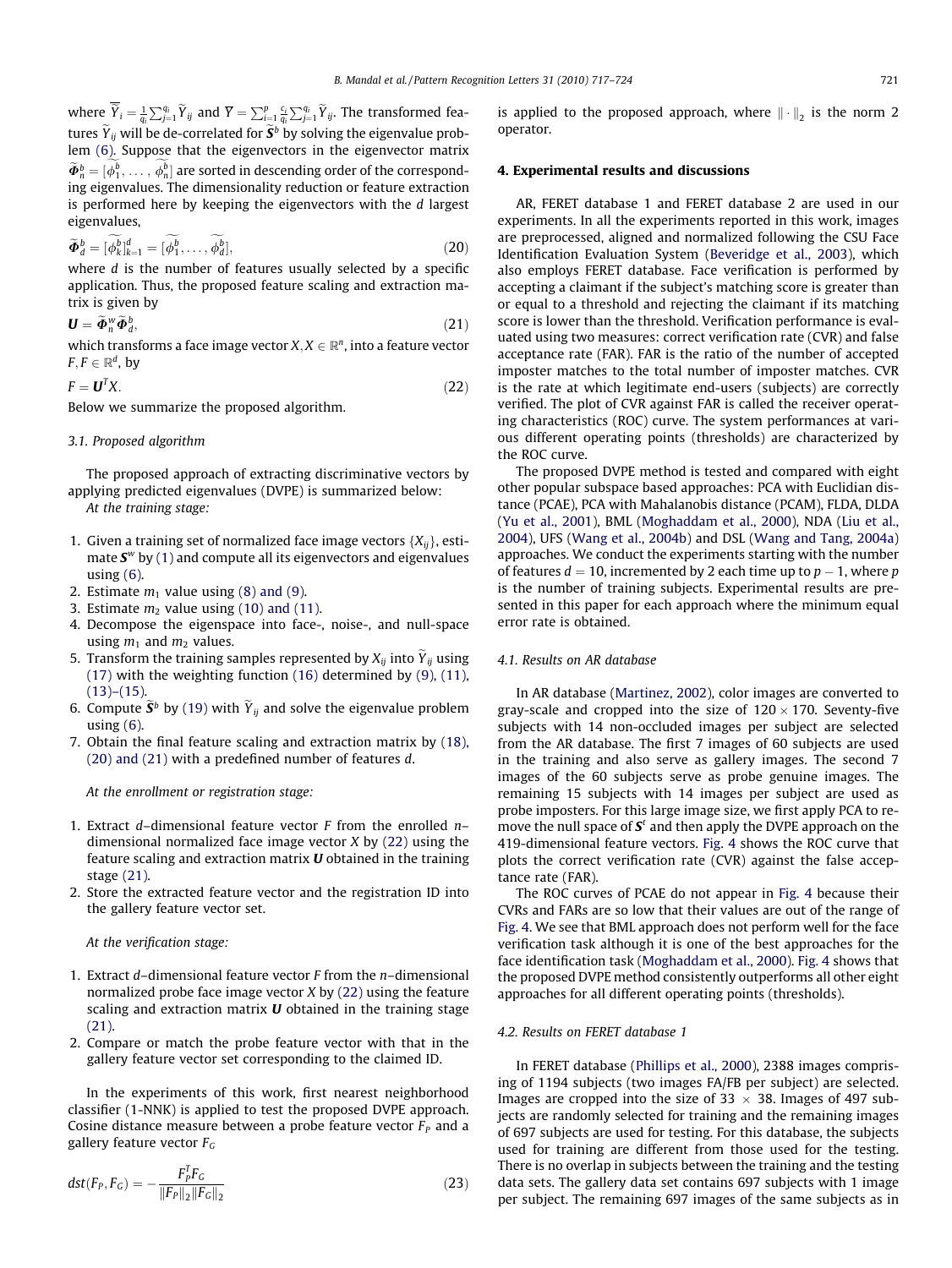<span id="page-5-0"></span>

Fig. 4. Correct verification rate against the false acceptance rate on the AR face database. The total number of genuine matches is  $7 \times 7 \times 60 = 2940$  and the total number of imposter matches is  $14 \times 7 \times 15 \times 60 = 88,200$ .



Fig. 5. Correct verification rate against the false acceptance rate on the FERET database 1. The total number of genuine matches is  $697 \times 1 = 697$  and the total number of imposter matches is  $697 \times 696 = 485,112$ .

the gallery serve as both the probe genuine images (when matched with gallery images of same subjects) and the probe imposters (when matched with gallery images of different subjects). Fig. 5 shows the ROC curve that plots the CVR (%) against the FAR (%).

The ROC curves of FLDA and DLDA do not appear in Fig. 5 because their CVRs and FARs are too low to be included in Fig. 5. This experiment shows that FLDA and DLDA suffer from severe over-fitting problem. Although BML performs better than in the first experiment, it still underperforms the traditional PCAE for some operating points. Fig. 5 shows again that the proposed DVPE method achieves higher CVR for their corresponding FAR among other tested approaches for many different operating points.

Since this database has largest number of testing (or probe) subjects, we also evaluate our method for face identification process. The recognition error rate given in this work is the percentage of the incorrect top 1 match on the testing set. Fig. 6 shows the recognition error rate on the testing set against the number of features d used in the matching. Similar to the verification process,



Fig. 6. Recognition error rate against the number of features used in the matching on the FERET database 1 comprising of 994 training images (497 subjects) and 1394 testing images (697 subjects).



Fig. 7. Correct verification rate against the false acceptance rate on the FERET database 2 of 600 training and gallery images (200 subjects), 200 probe genuine images (200 subjects) and 224 probe imposter images (56 subjects). The total number of genuine matches is  $200 \times 3 = 600$  and the total number of imposter matches is  $4 \times 3 \times 56 \times 200 = 134,400$ .

recognition error rates of DLDA are too high to be included in Fig. 6. DSL performs better for larger number of features because it evaluates the discrimination information separately from the two subspaces and then combined in the recognition phase. For lower number of features, UFS outperforms DSL because UFS suppresses noises by keeping very few of features in the initial stage. However, our proposed approach DVPE consistently outperforms all other approaches for all number of features.

## 4.3. Results on FERET database 2

In this experiment, we construct a database similar to [Lu et al.](#page-7-0) [\(2006\),](#page-7-0) by choosing 256 subjects randomly with at least four images per subjects from FERET database. However, we use the same number of images (four) per subject for all subjects. Three images per subjects of the first 200 subjects are used for training and also serve as gallery images. The remaining 200 images of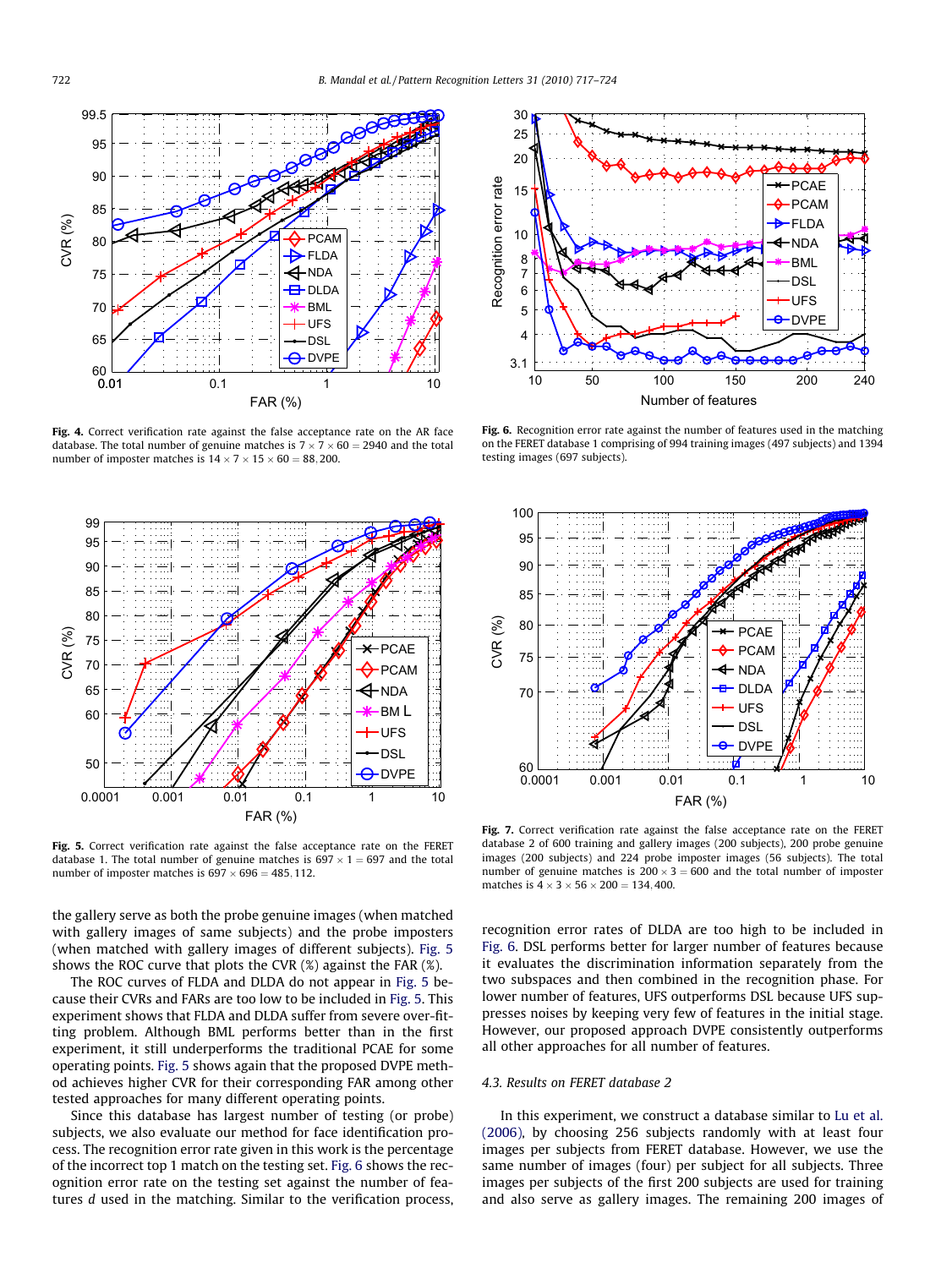<span id="page-6-0"></span>Table 1 Equal error rate (EER %) of various approaches on three different databases.

| Database    | <b>AR</b> | FERET1 | FERET2 |
|-------------|-----------|--------|--------|
| <b>PCAE</b> | 34.2      | 5.1    | 13.0   |
| <b>PCAM</b> | 21.9      | 6.0    | 15.5   |
| <b>FLDA</b> | 13.2      | 35.0   | 34.8   |
| <b>NDA</b>  | 5.0       | 4.0    | 3.6    |
| <b>DLDA</b> | 5.2       | 27.0   | 10.5   |
| <b>BML</b>  | 19.1      | 5.6    | 23.8   |
| <b>UFS</b>  | 4.3       | 3.0    | 2.7    |
| <b>DSL</b>  | 5.9       | 3.8    | 2.5    |
| <b>DVPE</b> | 2.6       | 2.0    | 2.0    |

the 200 subjects are used as probe genuine images. All four images of the remaining 56 subjects serve as probe imposter images. The size of the normalized image is 130  $\times$  150, same as that in ([Lu](#page-7-0) [et al., 2006\)](#page-7-0). For such a large image size, we first apply PCA to remove the null space of  $S<sup>t</sup>$  and then apply the proposed DVPE approach on the 599-dimensional feature vectors. For this database we conducted four runs of training and testing with distinct probe genuine image set in each run. More specifically, the ith images  $(i = 1, 2, 3, 4)$  of all training subjects are chosen to form probe genuine set and the remaining three images per subject serve as the training and gallery images. The total number of genuine matches is 200  $\times$  3 = 600 and the total number of imposter matches is  $4 \times 3 \times 56 \times 200 = 134,400$ . [Fig. 7](#page-5-0) shows the average ROC curve that plots the CVR (%) against the FAR (%) of the four runs of training and testing.

The ROC curves of FLDA and BML do not appear in [Fig. 7](#page-5-0) because their CVRs and FARs are so low that their values are out of the range in [Fig. 7.](#page-5-0) Although the second highest ROC curve is same for both the experiments on FERET databases, [Fig. 7](#page-5-0) shows once more that the proposed DVPE method consistently delivers the most accurate face verification for all different operating points.

For an accurate record, verification performance in terms of equal error rate (EER) obtained from the above three experiments are numerically recorded in Table 1. It is defined by EER=FAR=FRR at a specific threshold, serves as a single number indicator of a verification system's performance. Where FRR (false reject rate) is the ratio of the number of rejected genuine matches to the total number of genuine matches (or one minus the correct verification rate 1-CVR). Table 1 clearly demonstrates the superior performance of the proposed DVPE approach to all other approaches tested in the experiments on three different face databases.

#### 4.4. Summary of the experimental results

We have performed four sets of experiments with three different face databases that evaluate nine subspace based approaches for face recognition task. Unlike face identification experiments where some sample images of all probe subjects can be included in the training, in all verification experiments of this work, the subjects of the probe imposters are excluded in the training. Moreover, in FERET database 1, the training subjects are different from those in the gallery and probe sets. The experimental results verify the difference in terms of accuracy between the face verification and the face identification. Methods that work well for the face identification may not necessarily do the same for the face verification task. BML is a good example for this. It is thus useful to test the verification performances of various approaches that were developed and tested for identification task.

From the above experiments, it is evident that UFS, NDA and DSL approaches perform better than PCAE, PCAM, FLDA, DLDA and BML approaches. UFS keeps only a small principal subspace with largest eigenvalues for the discriminant evaluation. It suppresses more noise and thus has less over-fitting problem comparing to the FLDA and DLDA that perform the discriminant evaluation in the whole range space. The good performance of NDA verifies that the null space contains important discriminative information and should not be simply discarded in the feature extraction. Another property of NDA is that it does not scale the features by the eigenvalues. This is one possible reason why NDA has better generalization than FLDA, DLDA and BML. DSL extracts two sets of features, one from a principal subspace and the other from its complementary subspace including the null space. Its relative good performance shows that the discriminative information resides in the both subspaces.

However, none of the three better approaches, UFS, NDA and DSL can consistently achieve the second best performance in the four experiments. One reason could be that all of them are suboptimal that extract features by the discriminant evaluation in a subspace or separately in two subspaces. The proposed DVPE method shows superior verification and identification performances to all the other eight subspace based approaches. In all three experiments on the different face databases, the proposed DVPE method consistently achieves the highest correct verification rates (or lowest EER) at many different operating points. It is important to test a verification system at different operating points because there is no optimal threshold for a verification system and different applications in practice has different requirement of FAR and CVR. In identification experiment, the proposed DVPE approach consistently achieves the lowest recognition error rate for all number of features. The superior verification and identification performances of the proposed method is attributed to the prediction of the eigenvalues and then regularizing eigenfeatures in the eigenspace. These enable a global optimization by the discriminant evaluation in the whole space and alleviate the over-fitting problem as the unreliable or noise sensitive small and zero eigenvalues are replaced by the predicted values.

#### 4.5. Limitations and future work

Although the proposed eigenmodel scheme works well for face verification and identification problems, it might not be well suited for other computer vision and pattern recognition (CV & PR) tasks like general object recognition, fingerprint or palm print recognition. Our proposed algorithm uses the principal eigenvalues from the training dataset to predict the unreliable and unknown eigenvalues, its effectiveness on other CV & PR problems would be an interesting future research topic worth to investigate. The proposed eigenmodel uses a function form of  $1/f$  which fits well to the decaying nature of the eigenspectrum of face images. Investigating other function forms which could even better fit into the decaying nature of the eigenspectrum is an interesting topic. In fact, the decaying nature of the eigenspectrum could vary from problem to problem in CV & PR research areas. Proposing a generic eigenmodel for various CV & PR problems is a challenging task. Currently, we are investigating the eigenspectrum modeling for human activity recognition tasks. In addition, the proposed algorithm has no free parameter as selection choice. This could be an advantage for the implementation and application. On the other hand, however, the algorithm may not be optimal for all training tasks, some of which may have very small training samples while others may have large number of training samples. If the algorithm is made to be adaptive to the number of training samples then better results can be expected.

## 5. Conclusions

Subspace based approaches such as FLDA, DLDA, NDA and UFS discard a subspace before the discriminant evaluation. The ex